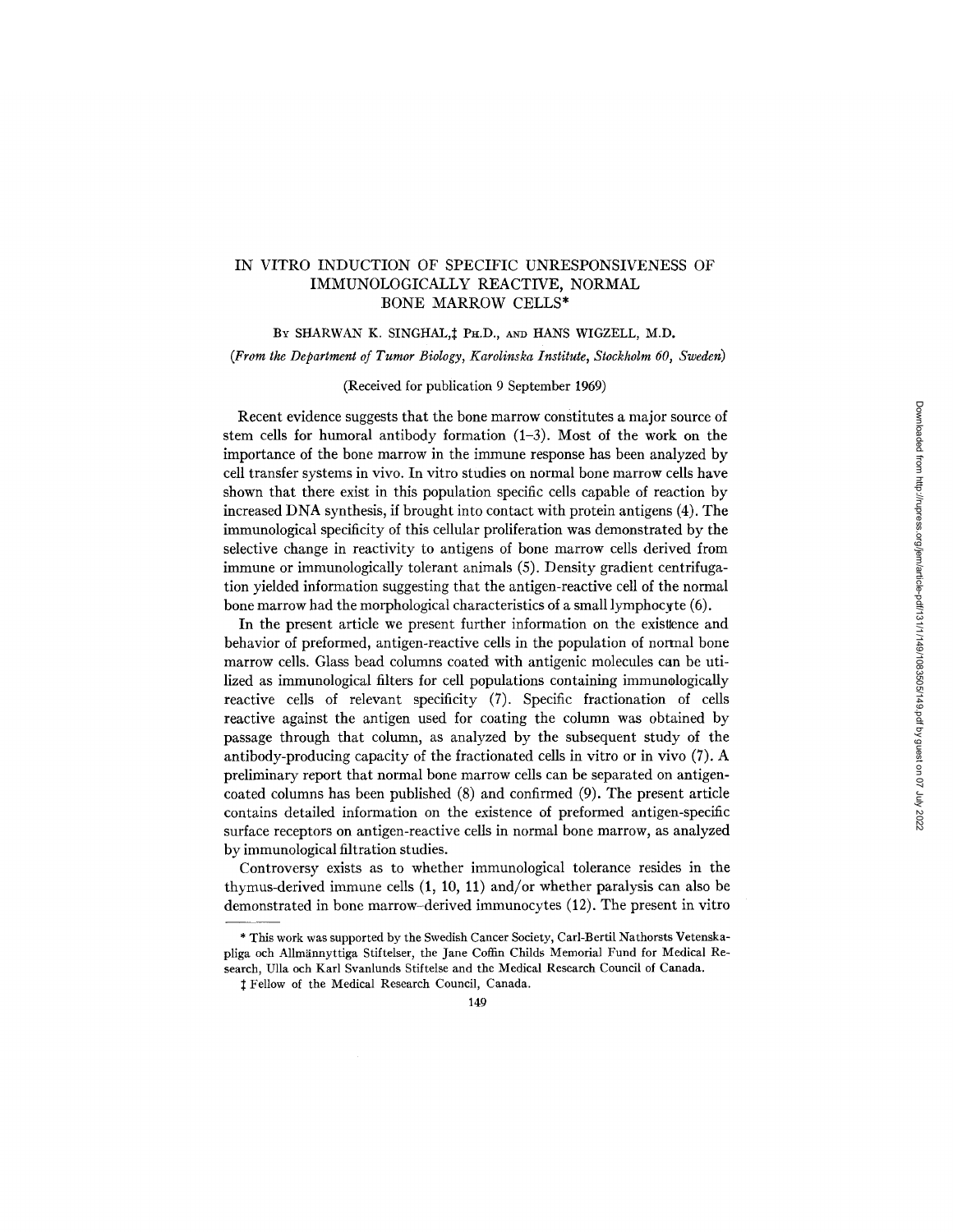system lends itself well to studies of immunological tolerance. Induction of immunological unresponsiveness towards a given antigen could be demonstrated by cultivation of normal bone marrow cells together with immunogen of varying concentration. Dose-response curves for the induction of specific DNA synthesis by immunogen in vitro were calculated. The theoretical implications of the above results will be analyzed and discussed.

#### *Materials and Methods*

*Animals.--Adult,* 3-4 lb., white outbred rabbits were used throughout these experiments. *Biologicals.*--The antigens used were HSA<sup>1</sup> (human serum albumin, Kabi AB, Stockholm, Sweden), BSA (bovine serum albumin, fraction V, Armour and Co., Eastbourne, England), and OA (ovalbumin, Worthington Biochemical Corp., Freehold, N. J.). All antigens were dissolved in Medium 199 (State Bacteriological Laboratories, Stockholm) and sterilized through Millipore filter membranes before use. NRS (normal rabbit serum) was collected by bleeding the bone marrow donor by cardiac puncture prior to killing the rabbit.

*Beads and CoIumns.--The* experimental procedure and theoretical implications of antigen coated glass bead columns have been described at length in a previous communication from this laboratory (7). Briefly, glass beads of an average diameter of 200  $\mu$  (Superbrite, 100–5005, Minnesota Mining & Manufacturing Co., St. Paul, Minn.) were used. The beads were first boiled in aqua regia for 15 min, then washed in phosphate-buffered sterile saline until a pH of 7.4 was obtained. Antigen at a concentration of 5 mg/ml was added to the fluid containing beads and incubated at 45°C for 1 hr, followed by overnight incubation at 4°C. Subsequently, the beads were allowed to stand at room temperature in 10% normal rabbit serum for 1 hr, a procedure which allows less mechanical retention of passing cells (7).  $1.5 \times 100$  cm glass columns were sterilized by incubation with 70% ethanol, then rinsed with sterile saline. The beads were poured into the columns and approximately 200 ml of saline, followed by 100 ml of medium 199 were allowed to pass through the bead column to remove unattached free antigen. The columns were cooled to 4°C and the bone marrow cells to be tested were applied to the top of the column. The rate of passing fluid through the column was kept at approximately 2 ml/min. The passed cells were collected in sterile tubes. The cells retained by the column were recovered by removing the bottom of the column and letting the beads drop into a sterile bottle containing 30-50 ml of medium. The beads were gently shaken a few times with round wrist movement and the supernatant containing the retained cells was removed. All cells were washed twice with cold medium before analysis in tissue culture for their capacity to respond to relevant antigens. Gentle shaking when removing the retained cells by mechanical means is critical, since great cell death would otherwise occur.

*Tissue Culture.*--Medium 199 containing  $10\%$  NRS and 100  $\mu$ g streptomycin and 100 units penicillin per ml was used. Rabbits were sacrificed by an intravenous administration of 10 ml of air. The bone marrow cells were collected by flushing the tibia and femur with a syringe which contained medium. The cell mass was shaken, filtered through a sterile 50-mesh wire net to remove large particles of fat and was then centrifuged at 600  $\ell$  for 8 min. The thin fatty layer and the supernatant were decanted, the cells suspended in medium, and kept at 4°C throughout until cultured. The appropriate cell suspensions were prepared to contain  $10<sup>6</sup>$  cells per ml and in 4 ml volumes, distributed into sterile plastic tubes (Falcon Plastics, Los Angeles, Calif.). Appropriate amounts of antigen(s) in 0.1 ml volumes were added, the tubes sealed, and kept at 37°C for 4 days. Approximately 18 hr before conclusion of the experi-

*<sup>1</sup> Abbreviations used in this paper:* BSA, bovine serum albumin, fraction V; cpm, counts per minute; HSA, human serum albumin; NRS, normal rabbit serum; OA, ovalbumin.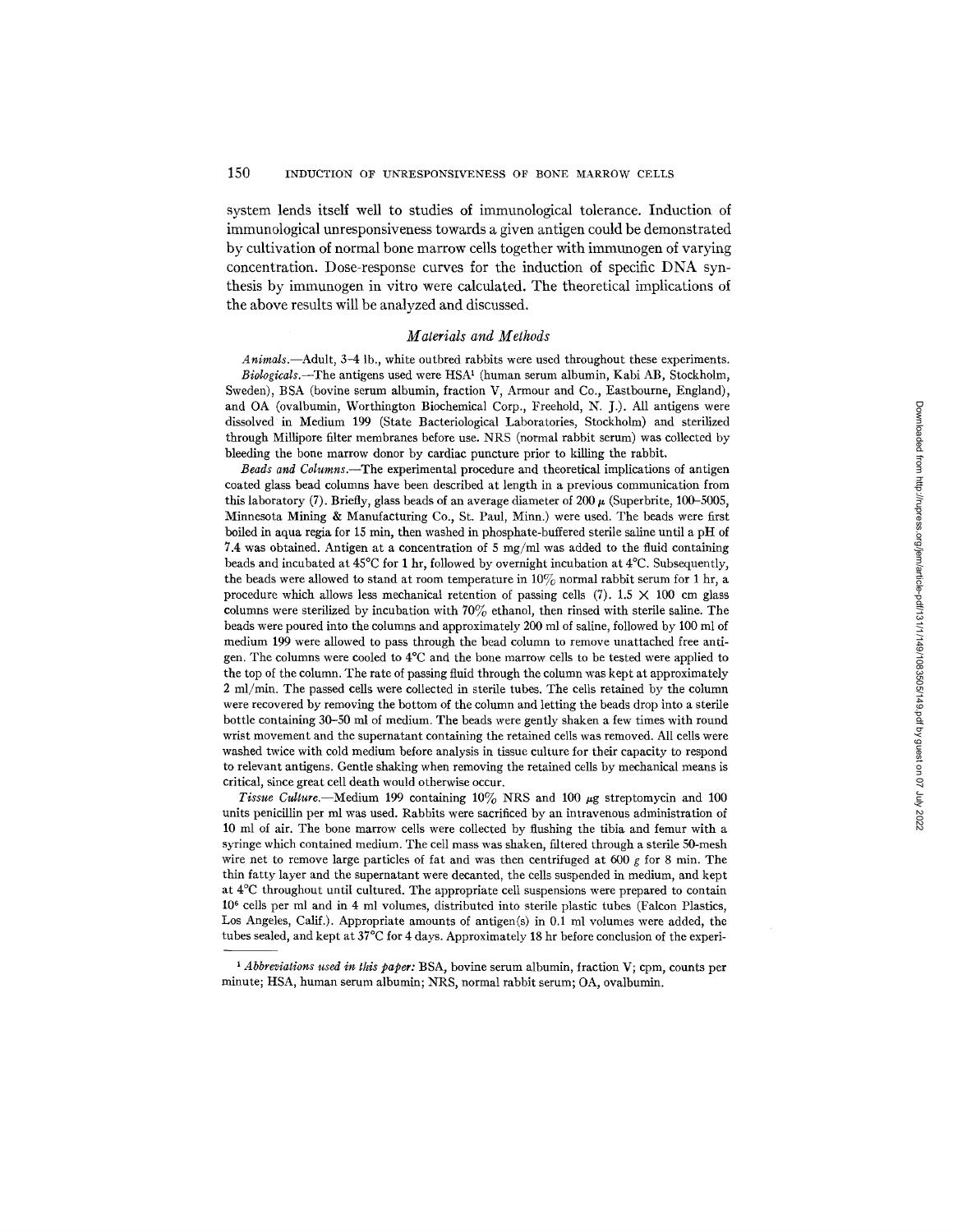ment,  $2 \mu c$  of tritiated thymidine (1.0 c/mmole, New England Nuclear Corp., Boston, Mass.) was added to each tube. At termination, the tubes were centrifuged at 1500 g for 10 min, the supernatants discarded, and the cell mass washed twice with  $2$  ml of  $5\%$  trichloroacetic acid. 0.5 ml of Hyamine (dimethylbenzylammonium hydroxide, Packard Instrument Co., Inc., Downers Grove, IlL) was added to each tube and kept overnight at room temperature in complete darkness. The contents of the tubes were transferred to Packard counting vials containing 15 ml of scintillation fluid (15.2 g 2,5-diphenyloxazole (PPO), 0.380 g 1,4-bis-2- (5-phenyloxazolyl)benzene (POPOP), 40% Triton X-100, made up to 3.8 liters with toluene), The vials were cooled to 4°C in dark and analyzed for radioactivity by a Packard liquid scintillation counter model 500D.

| TABLE |  |  |
|-------|--|--|
|       |  |  |

*Antigen-Induced DNA Synthesis of Normal Bone Marrow Cells Separated on Normal Rabbit Serum-Coated Bead Columns* 

|          |                    | Uptake of tritiated thymidine (cpm) |                    |
|----------|--------------------|-------------------------------------|--------------------|
| Cells    | Unstimulated*      | $_{\rm HSA^*}$                      | $OA*$              |
|          |                    | $1.25$ mg/ml                        | $0.25$ mg/ml       |
| Control  | $3.6127 \pm 0.029$ | $3.8962 + 0.066$                    | $3.9507 \pm 0.046$ |
| Passed   | $3.1167 \pm 0.448$ | $4.0341 + 0.035$                    | $4.1004 \pm 0.021$ |
| Retained | $3.6525 + 0.040$   | $4.1579 + 0.014$                    | $4.1831 + 0.025$   |
| Passed   | $3.5100 \pm 0.027$ | $3.9346 \pm 0.100$                  | $4.2135 \pm 0.040$ |
| Retained | $4.2188 + 0.032$   | $4.4572 + 0.009$                    | $4.4044 \pm 0.056$ |
| Passed   | $3.5212 \pm 0.055$ | $4.0004 + 0.016$                    | $3.8587 + 0.056$   |
| Retained | $4.3443 + 0.033$   | $4.5919 + 0.024$                    | $4.6895 \pm 0.020$ |

\* Figures expressed in log<sub>10</sub> values. Mean  $\pm$  standard error of the mean. Each group con<sup>-</sup> tains four tubes. Three different, normal serum-coated columns were run in parallel.

#### RESULTS

## *Distribution Pattern of Normal, Antigen-Reactive Cells of the Bone Marrow on Bead Columns Coated with Normal Serum Only*

It has previously been found that high-rate antibody forming cells as well as immunological memory cells (7) display a slightly enhanced capacity to become retained in a serologically nonspecific fashion when filtered through columns coated with normal serum only. In the present system, normal rabbit bone marrow cells were fractionated on bead columns coated with the serum of the bone marrow donor, in order to exclude any possible separation due to foreign serum protein antigens. The control, the passed, and the mechanically eluted, retained cells were subsequently analyzed for their sensitivity to become stimulated into increased DNA synthesis in vitro. The results are shown in Table I and demonstrate that the mechanically retained cells have a significantly increased DNA synthesis in the absence of antigen stimulation, as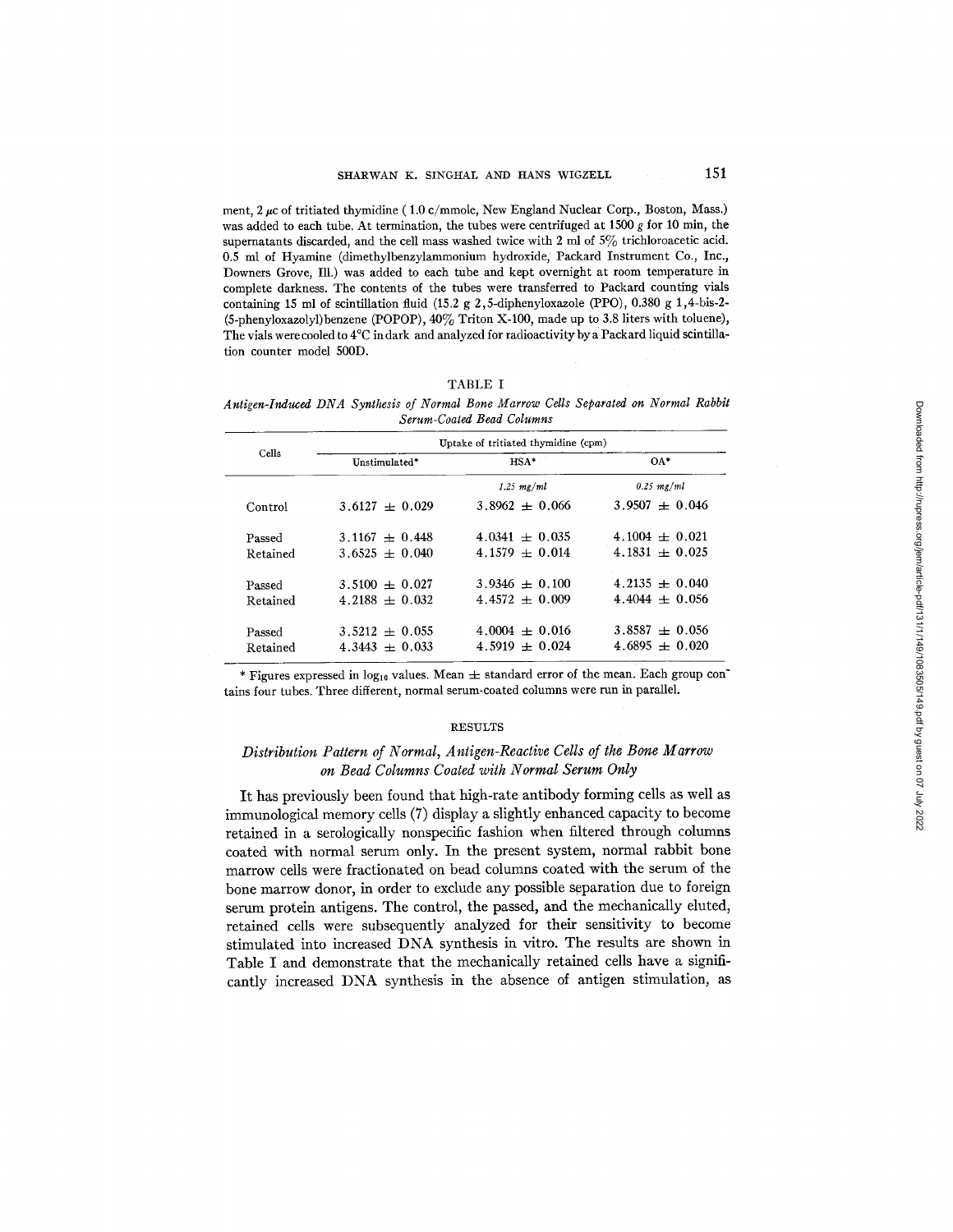## 152 INDUCTION OF UNRESPONSIVENESS OF BONE MARROW CELLS

compared to the control and passed cells. We believe this to be caused by the damage inflicted upon the retained cells through mechanical elution, as merely shaking the control cell population with the beads, in the same way, to obtain "retained" cells could be shown to significantly increase DNA synthesis (Table II). Despite the increase in DNA synthesis in the absence of antigenic stimulation, there was no difference in the degree of stimulation with antigen in the three different cell groups, indicating that the specific increase of DNA synthesis by antigen was undisturbed and superimposed on the background DNA synthesis. We found that there exists a positive correlation between the background DNA synthesis of the untreated cells and their capacity to become stimulated by antigen into an enhanced DNA synthesis. This correlation could

| T<br>.B |  |
|---------|--|
|---------|--|

*Antigen-Induced DNA Synthesis of Normal Bone Marrow: the Impact of Mechanical Shaking with Glass Beads* 

|                             |                    | Uptake of tritiated thymidine (cpm) |
|-----------------------------|--------------------|-------------------------------------|
| Antigen                     | Normal cells*      | Cells shaken with glass beads*      |
| Unstimulated                | $3.8317 \pm 0.015$ | $4.3792 + 0.025$                    |
| BSA<br>$1.25 \text{ mg/ml}$ | $4.5380 \pm 0.049$ | $4.8106 \pm 0.021$                  |
| <b>BSA</b><br>$0.25$ mg/ml  | $4.2786 \pm 0.037$ | $4.7053 \pm 0.010$                  |
| BSA<br>$0.025$ mg/ml        | $3.8092 \pm 0.069$ | $4.5535 + 0.064$                    |

\* Figures expressed in log<sub>10</sub> values and as mean  $\pm$  standard error of the mean. Each group contains four tubes.

be transformed into a constant factor valid for samples from a given cell population stimulated with the same antigen if the values for DNA synthesis were expressed in  $log_{10}$  values. The ability of a given cell suspension to be stimulated by using a certain antigen would then be expressed as the difference between the DNA synthesis in the stimulated population as compared to that of the untreated cells ( $log_{10}$  mean of the stimulated group minus  $log_{10}$  mean of the control group). This method of calculating reactivity to antigenic stimulation in vitro has been followed throughout this article.

## *Specific Fractionation of Normal Antigen Reactive Bone Marrow Cells by Antigen Coated Columns*

Normal bone marrow cells were applied to two separate columns coated either with HSA or OA. Passed and retained cells were recovered as described in the previous chapter and cultured in vitro in the presence or absence of HSA or OA. The unpassed cells were always cultured in the same way to serve as controls. The results are presented in Table III.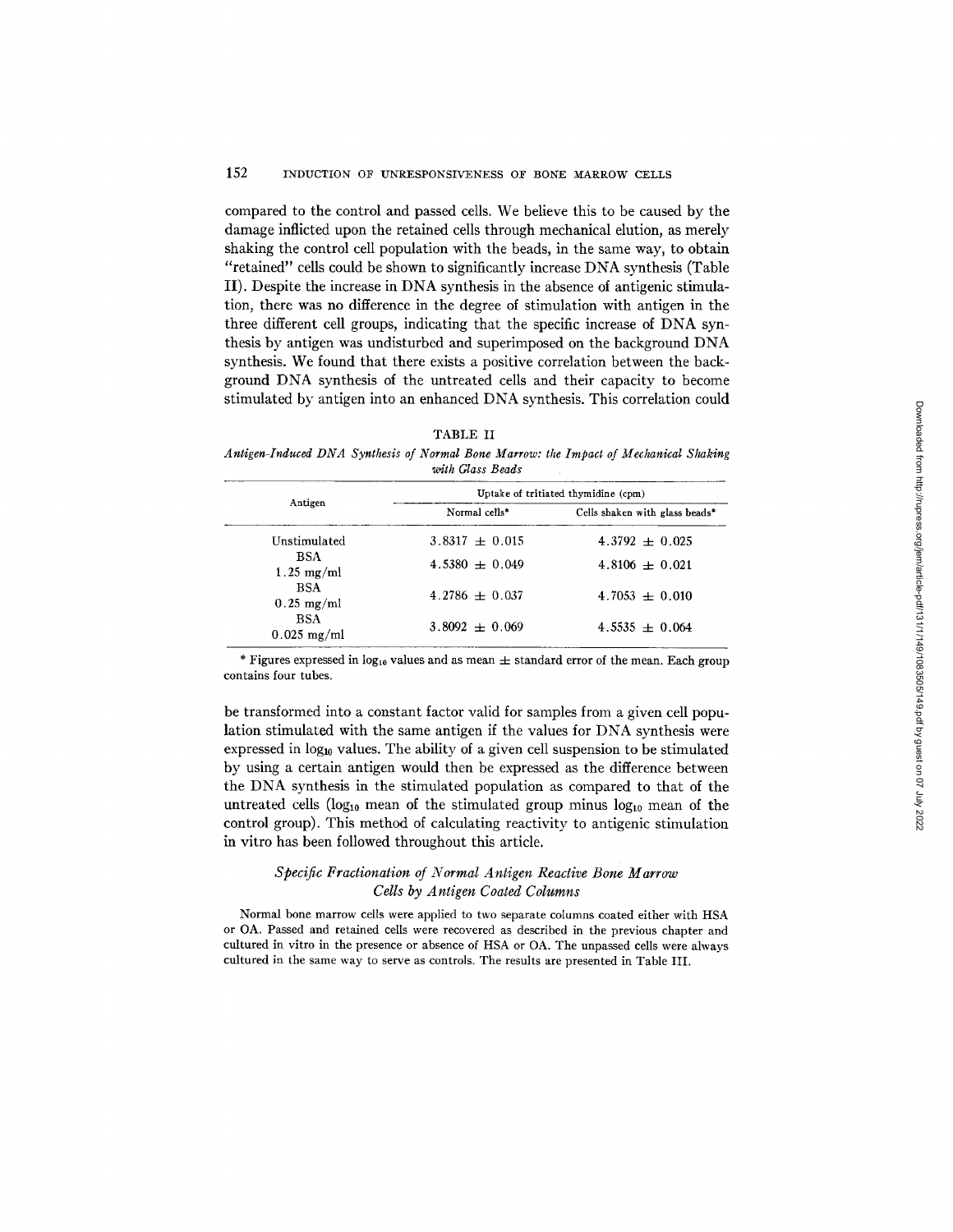The experiments yield conclusive and clearcut results. Cells that had passed through an antigen-coated column display a selective *decrease* in reactivity towards that antigen in vitro whereas the retained, mechanically elated cells show a specific *increase* towards the same antigen. A total of 31 experiments were carried out, of which 26 yielded results showing a significant change of

| TABLE III |  |
|-----------|--|
|           |  |

*Antigen-Induced DNA Synthesis of Normal Bone Marrow Cells Separated on Antigen-Coated Columns* 

|                  |                |          |               | Uptake of tritiated thymidine (cpm) |              |              | Rela-<br>tivet  |
|------------------|----------------|----------|---------------|-------------------------------------|--------------|--------------|-----------------|
| Exp.             | Column         | Cells    | Unstimulated* | HSA*                                | $OA*$        | HSA/OA       | reac-<br>tivity |
|                  |                |          |               | $1.25$ mg/ml                        | $0.25$ mg/ml |              | $\%$            |
| $\mathbf{1}$     |                | Control  | 4.6581        | 5.0598                              | 5.1735       | $0.8863 - 1$ | 100             |
|                  |                |          | $\pm 0.037$   | ±0.051                              | ±0.049       |              |                 |
|                  | <b>HSA</b>     | Passed   | 4.8370        | 4.9907                              | 5.1970       | $0.7937 - 1$ | 81              |
|                  |                |          | ±0.016        | $\pm 0.034$                         | $\pm 0.025$  |              |                 |
|                  | $\zeta\,\zeta$ | Retained | 4.8644        | 5.2277                              | 4.7485       | 0.4790       | 391             |
|                  |                |          | $\pm 0.046$   | $\pm 0.005$                         | $\pm 0.053$  |              |                 |
|                  | <b>OA</b>      | Passed   | 4.3272        | 4.6716                              | 4.5625       | 0.1091       | 167             |
|                  |                |          | $\pm 0.021$   | $\pm 0.055$                         | $\pm 0.028$  |              |                 |
|                  | $\epsilon$     | Retained | 4.5625        | 4.3943                              | 4.7415       | $0.6528 - 1$ | 58              |
|                  |                |          | $\pm 0.028$   | ±0.096                              | $\pm 0.047$  |              |                 |
| $\boldsymbol{2}$ |                | Control  | 3.9685        | 4.9340                              | 5.0615       | $0.8815 - 1$ | 100             |
|                  |                |          | $\pm 0.037$   | $\pm 0.034$                         | $\pm 0.035$  |              |                 |
|                  | <b>HSA</b>     | Passed   | 3.9790        | 4.6574                              | 5.0010       | $0.6564 - 1$ | 60              |
|                  |                |          | ±0.051        | ±0.063                              | $\pm 0.063$  |              |                 |
|                  | $\epsilon$     | Retained | 4.5896        | 5.0570                              | 4.6106       | 0.4464       | 367             |
|                  |                |          | $\pm 0.048$   | $\pm 0.010$                         | ±0.141       |              |                 |
|                  | <b>OA</b>      | Passed   | 4.0969        | 4.9514                              | 4.4546       | 0.4968       | 412             |
|                  |                |          | ±0.021        | $\pm 0.041$                         | $\pm 0.194$  |              |                 |
|                  | $\mathcal{U}$  | Retained | 4.5989        | 4.8021                              | 5.0439       | $0.7582 - 1$ | 75              |
|                  |                |          | ±0.084        | $\pm 0.029$                         | ±0.024       |              |                 |
| 3                |                | Control  | 2.9083        | 3.3572                              | 3.3110       | 0.0462       | 100             |
|                  |                |          | $\pm 0.033$   | $\pm 0.022$                         | $\pm 0.034$  |              |                 |
|                  | <b>HSA</b>     | Passed   | 2.6801        | 2.9441                              | 3.3661       | $0.5780 - 1$ | 34              |
|                  |                |          | $\pm 0.116$   | ±0.040                              | $\pm 0.027$  |              |                 |
|                  | $\zeta\,\zeta$ | Retained | 3.4479        | 3.8340                              | 3.4547       | 0.3793       | 215             |
|                  |                |          | $\pm 0.022$   | ±0.048                              | ±0.020       |              |                 |
|                  |                |          |               |                                     |              |              |                 |

\* Figures expressed in  $log_{10}$  values. Mean  $\pm$  standard error of the mean. Each group contains four tubes.

:~ Relative reactivity, HSA/OA values of different groups as compared to control ratio  $\langle$  control ratio  $= 100$ ).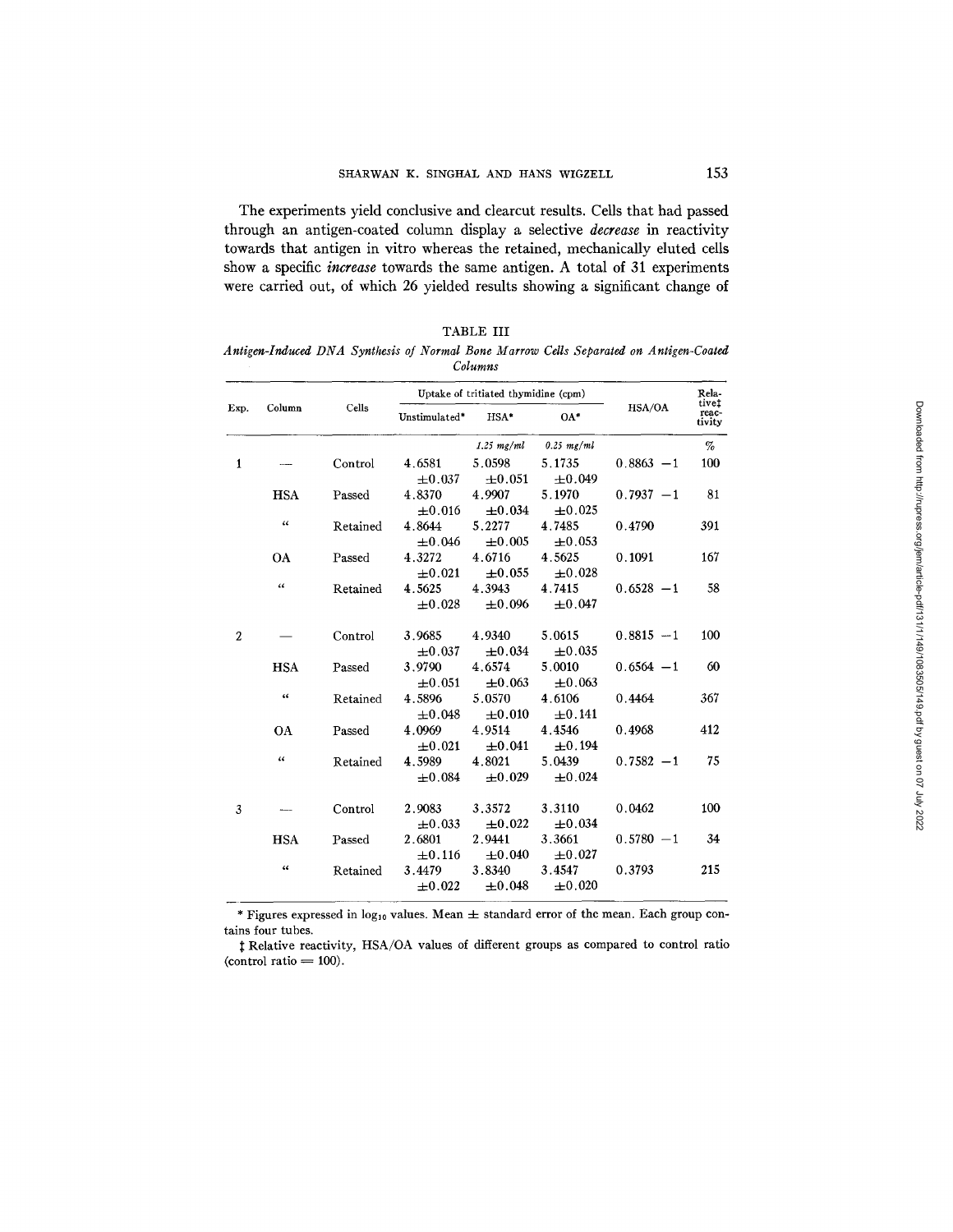distribution pattern of specific reactivity after filtration of cells through an antigen-coated column. In the remaining negative experiments, the results were considered as suggestive of specific separation but values of significance were low  $(P > 0.1)$ . No experiment yielded results contrary to those reported above.

As can be seen in Table III, a significant increase in the background DNA synthesis was found in all retained cell populations. The degree of enhanced thymidine incorporation as compared to control and/or passed cell populations was similar, as found previously when using columns coated with normal rabbit serum only (Table IV). We consider that this increase was a consequence of the mechanical elution procedure and not caused by the bead-attached antigen.

## TABLE IV

DNA Synthesis of Unstimulated Bone Marrow Cells Fractionated on Antigen-Coated or Normal *Serum-Coated Columns* 

| Column               | Untreated* cells Passed* cells |             | Untreated*/<br>Passed | Retained* | Untreated*/<br>Retained | No. of<br>columns |
|----------------------|--------------------------------|-------------|-----------------------|-----------|-------------------------|-------------------|
| Antigen <sup>†</sup> | 3.8807                         | 3.7904      | 0.0851                | 4.3308    | $0.5830 - 1$            | -17               |
|                      | $\pm 0.160$                    | $\pm 0.164$ | $\pm 0.118$           | $+0.119$  | $\pm 0.101$             |                   |
| Normal               | 3.6127                         | 3.3859      | 0.2268                | 4.1066    | $0.5061 - 1$            | $\overline{4}$    |
| serum                | $+0.029$                       | $\pm 0.133$ | $+0.112$              | $+0.213$  | $+0.136$                |                   |

\* Figures expressed in  $log_{10}$  values. Mean of the means of each experiment  $\pm$  standard error of the mean.

 $\ddagger$  6 HSA-coated, 5 BSA-coated and 6 OA-coated columns.

## *The Effect of Free Antigen on the Separation of Normal Antigen-Sensitive Cells by the Antigen-Coated Columns*

This experiment was designed in accordance with the postulate of a cellassociated antibody where the presence of free antigenic molecules in the columnar fluid during the cellular filtration would be expected to compete with the bead-attached antigen for cellular *"antibody",* thus blocking the elimination of specific antigen-reactive cells. This has previously been shown to function when testing high-rate antibody-forming and memory cells passing antigencoated columns (7).

Normal bone marrow cells were incubated with or without free antigen for 5 min, whereafter the cells were applied to antigen-coated columns in the presence or absence of free antigen in the columnar fluid. The concentration of free antigen was kept between 0.5 to 2 mg/ml of fluid which has been shown to function in blocking the selective elimination of plaque-forming cells (PFC) or memory cells passing through antigenic columns (7). After the fractionation, all cells were washed twice with cold medium, counted, and assayed in vitro for their capacity to undergo DNA synthesis in the presence of HSA or OA.

The results in Table V show a specific blocking of separation by the use of free antigen in the column, whereas specific separation was achieved by the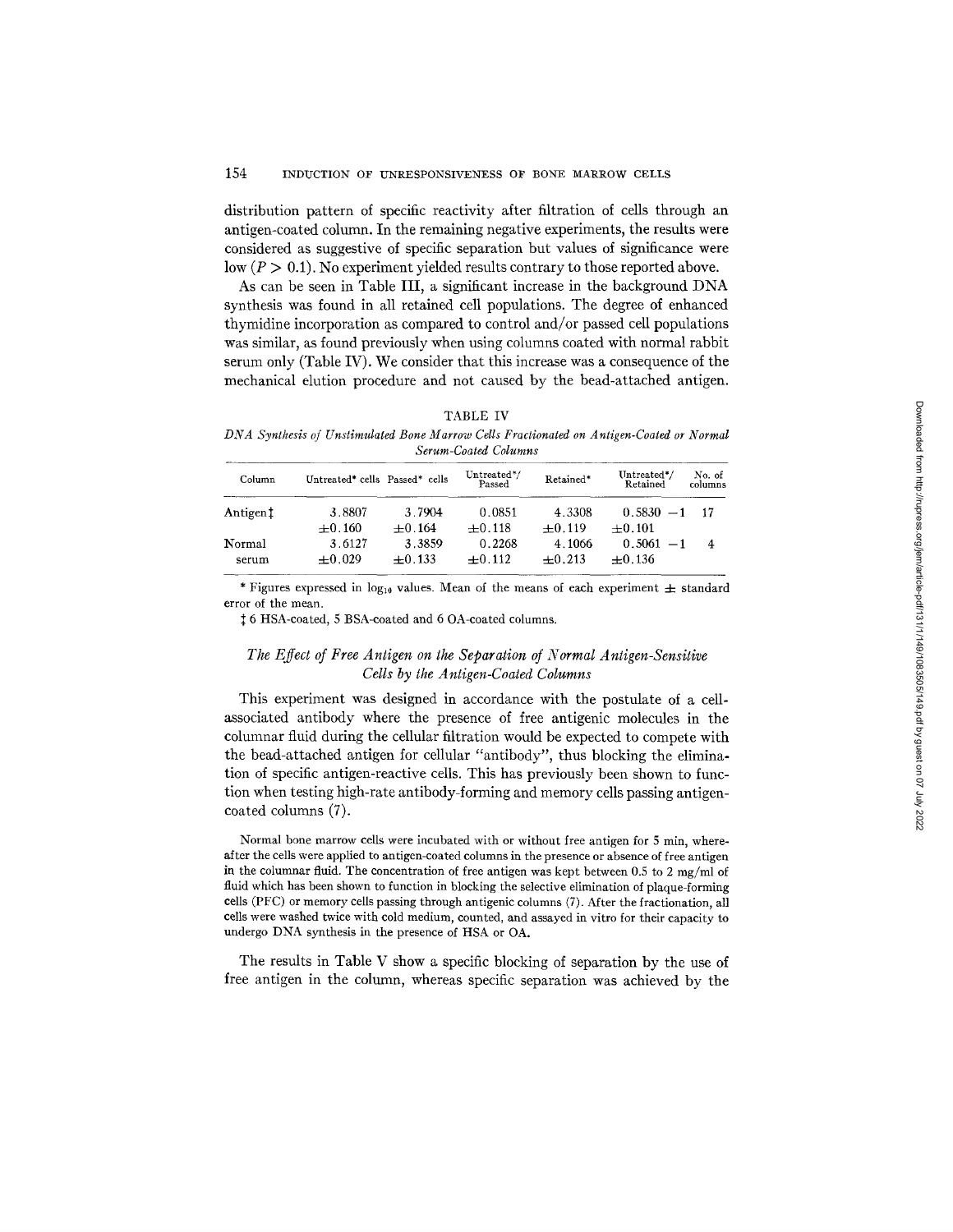columns which contained no free antigen. This experiment further substantiates the concept of the "antibody" receptors on the outer surface of the normal antigen-reactive cells present in the bone marrow.

## *The Response to Antigen of Normal Antigen-Reactive Cells when Applied but not Allowed to Pass Completely through the Antigen-Coated Columns*

To study further the specificity of the normal antigen-reactive cells and function of the antigen-coated columns, normal bone marrow cells were applied to two separate columns, each coated with BSA. In one column the cells were allowed to pass through and both the passed and retained fraction were recovered as described earlier. The cells applied to the second column were allowed to travel to the bottom end, whereupon the column beads were recovered and the "passed and retained" fraction eluted, cultured, and compared with the passed and retained cells of the first column and the cells that were not applied to the column.

The results are presented in Table VI and show that the "passed and retained" cells behave in a similar fashion as the control cells which were not applied to the column. On the other hand, a specific separation was accomplished in the first column, where the cells were allowed to pass through completely. These results further strengthen the concept that the antigen-coated column merely serves as an immunological filter without activating the specific antigen-reactive cells, as the passed and retained cells could be shown to have the same immunological reactivity as the original cell suspension.

## *Induction of Specific Immunological Unresponsiveness of Normal Bone Marrow Cells In Vitro*

Controversy exists as to whether specific unresponsiveness can be induced in antigen-reactive cells derived from the bone marrow (1, 10, 11). As the immunological nature of the DNA stimulation of normal bone marrow cells in vitro by antigen is well established, (4, 5, and the present article) we decided to investigate whether immunological paralysis could be demonstrated in the present system.

The experimental set-up consisted of cultivating samples of the same batch of normal bone marrow in two series of tubes. To both series a varying concentration of one antigen was added, whereas a constant dose of a second antigen was added to only one series of tubes. The concentration of the second antigen was chosen as to induce optimal DNA stimulation of the normal bone marrow cells. Induction of paralysis against the first antigen under certain conditions could then be verified to be immunological in nature if a normal response towards the second antigen could be demonstrated in the parallel group of tubes.

The results shown in Table VII and Figs. 1-3, clearly demonstrate a specific lack of DNA stimulation when too high a concentration of one antigen is used. That this lack of increase of thymidine uptake by these cells is immunological and not caused by unspecific toxicity of the high amount of antigen is shown by the normal DNA stimulation by a second antigen in optimal concentration. It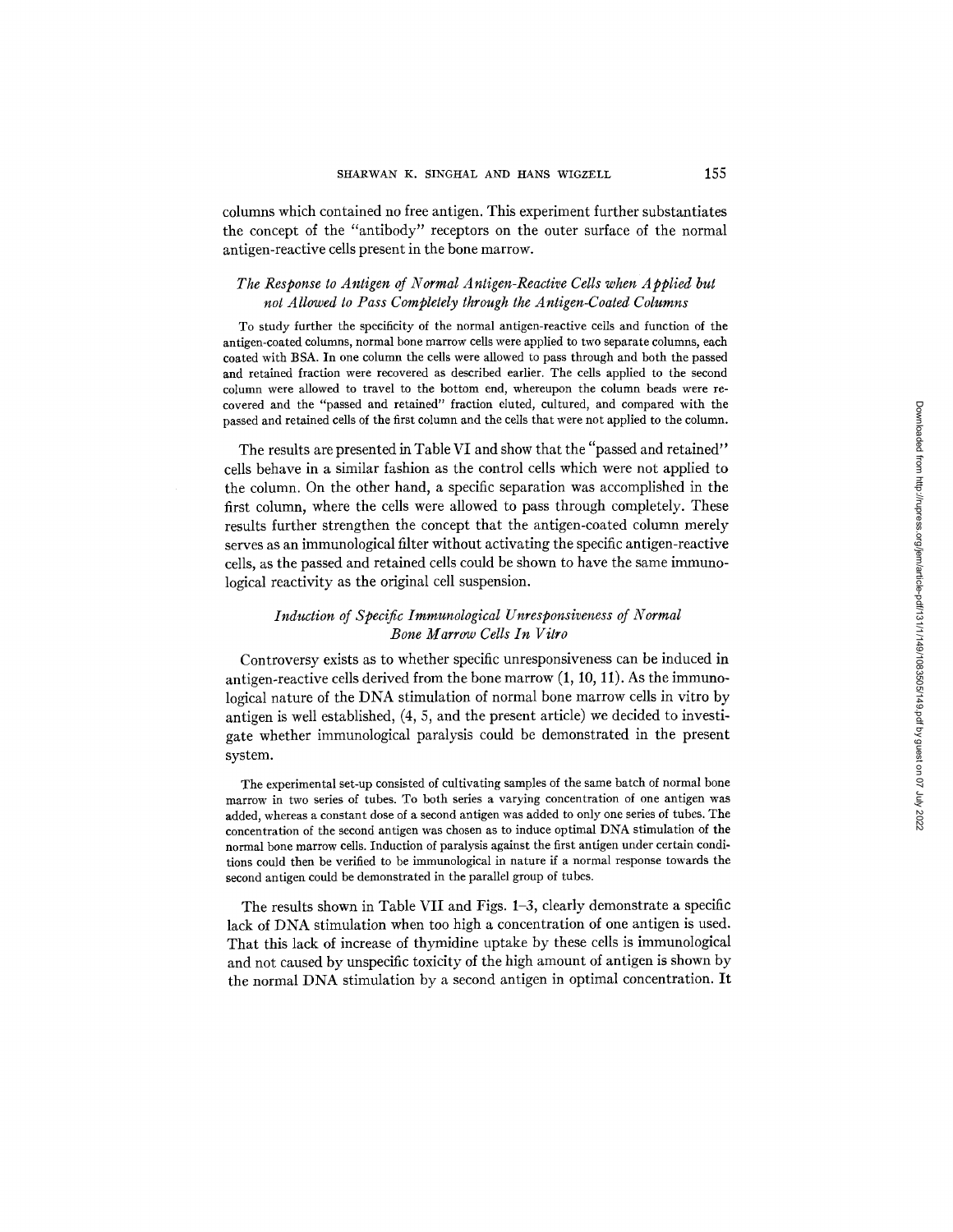|        |        |                 | Free                     |                               | Uptake of tritiated thymidine (cpm) |                                  | <b>HSA/OA</b>            | Relativet      |
|--------|--------|-----------------|--------------------------|-------------------------------|-------------------------------------|----------------------------------|--------------------------|----------------|
| Ēxp.   | Column | Cells           | antigen                  | Unstimulated*                 | HSA*                                | $M^*$                            |                          | reactivity     |
|        |        |                 |                          |                               | $1.25$ $mg/ml$                      | $0.25$ $mg/ml$                   |                          | P,             |
|        | Ì      | Control         | ł                        | 3.5497 $\pm$ 0.003            | $3.8551 \pm 0.053$                  | $3.9956 \pm 0.094$               | ī<br>0.9195              | $\overline{5}$ |
|        | I      | $\ddot{ }$      | HSA                      | 0.033<br>$\ddot{+}$<br>3.5973 | $3.6891 \pm 0.007$                  | $3.9063 \pm 0.060$               | ī<br>0.7828              | $\frac{8}{2}$  |
|        | HSA    | Passed          | I                        | $+ 0.068$<br>2.7795           | $\pm$ 0.117<br>3.2537               | $3.5884 \pm 0.134$               | $\vec{1}$<br>0.6653      | S,             |
|        | ă      | Retained        | $\overline{\phantom{a}}$ | $4.1775 \pm 0.019$            | 0.050<br>$\ddot{+}$<br>4.4418       | $\pm 0.056$<br>3.9296            | 0.5122                   | 391            |
|        | HSA    | Passed          | HSA                      | $2.5554 \pm 0.095$            | 0.044<br>$\overline{+}$<br>3.0954   | $\pm 0.112$<br>3.1825            | ī<br>0.9129              | 135            |
|        | ¥      | Retained        | $\ddot{ }$               | $\pm$ 0.027<br>4.2266         | 0.056<br>$\ddot{+}$<br>4.3305       | ± 0.036<br>4.1630                | 0.1674                   | 242            |
|        |        | Passed/Retained |                          | $HSA$ column = $0.1531$       | $\vec{a}$                           | Free HSA column $= 0.7454$       | $\vec{1}$                |                |
| $\sim$ |        | Control         |                          | $4.0410 \pm 0.025$            | 0.036<br>$\ddot{+}$<br>4.4698       | $\pm 0.022$<br>4.7189            | Ì.<br>0.7509             | $\frac{8}{2}$  |
|        |        | $\ddot{ }$      | HSA                      | $+0.039$<br>3.8680            | 0.025<br>$3.9894 \pm$               | $4.3884 \pm 0.049$               | $-10.6010 - 1$           | $\overline{2}$ |
|        | HSA    | Passed          | I                        | $= 0.039$<br>3.8386           | $\pm 0.053$<br>4.0495               | $4.5526 \pm 0.043$               | $\overline{1}$<br>0.4969 | S6             |
|        | ă      | Retained        | $\frac{1}{4}$            | ± 0.063<br>4.5133             | 0.035<br>$4.9144 \pm$               | 0.026<br>$\frac{1}{1}$<br>4.6896 | 0.2248                   | 298            |
|        | HSA    | Passed          | HSA                      | 3.1535 $\pm$ 0.089            | $3.6506 \pm 0.115$                  | $4.1030 \pm 0.090$               | $0.5476 -$               | 88             |
|        | ¥      | Retained        | ¥                        | ± 0.072<br>3.2522             | 0.079<br>$\overline{+}$<br>3.7783   | ± 0.054<br>4.0379                | T<br>0.7406              | 138            |
|        |        | Passed/Retained |                          | $HSA$ column $= 0.2721 - 1$   |                                     | Free HSA column $= 0.8070$ -     |                          |                |

~>

TABLE  ${\bf V}$ 

# 156 INDUCTION OF UNRESPONSIVENESS OF BONE MARROW CELLS

Downloaded from http://rupress.org/jem/article-pdf/131/1/149/1083505/149.pdf by guest on 07 July 2022 Downloaded from http://rupress.org/jem/article-pdf/131/1/149/1083505/149.pdf by guest on 07 July 2022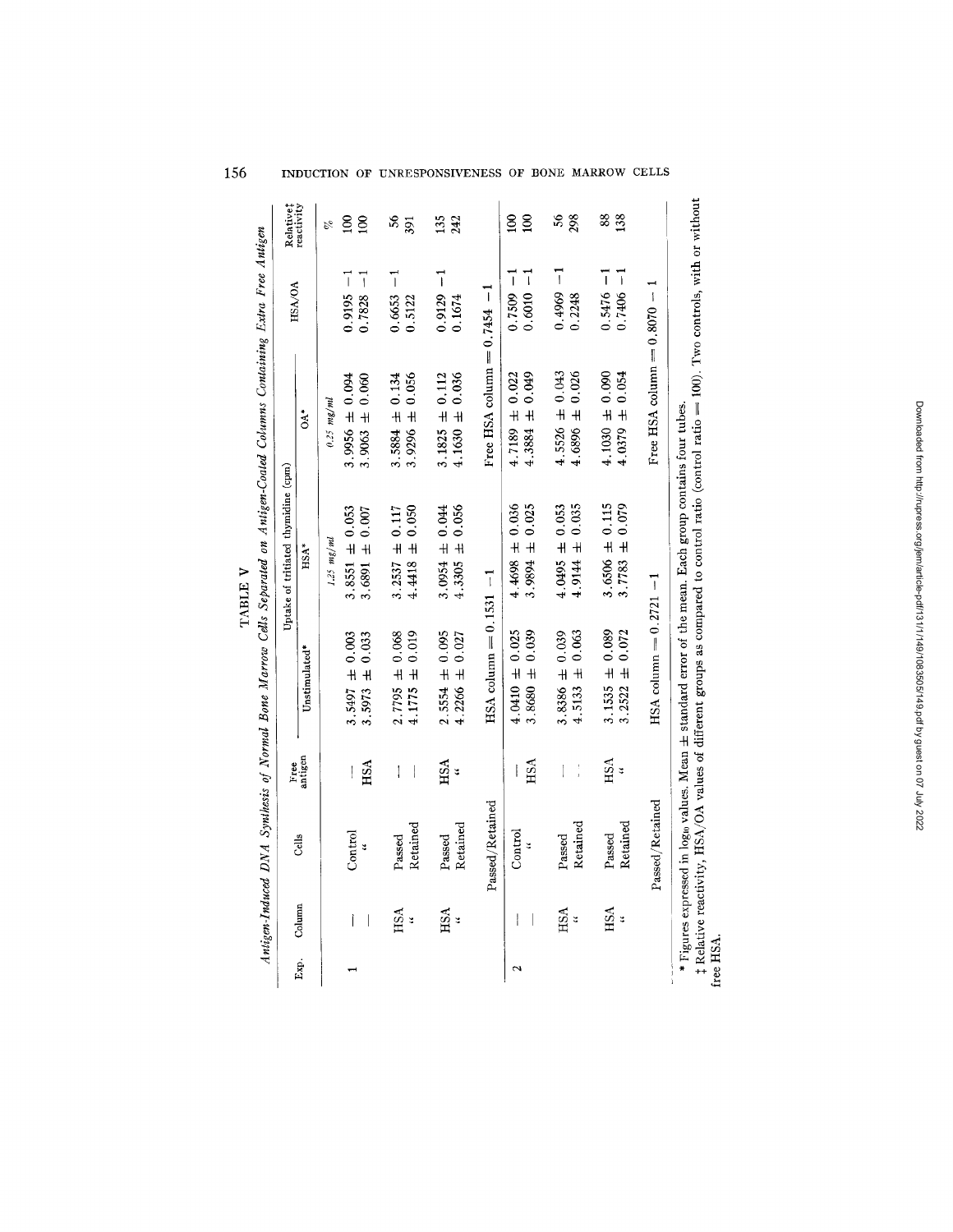|      |                                                                                                                                                                                                                                     |                       | Uptake of tritiated thymidine (cpm) |                                   | BSA*/OA                       | Relative <sup>†</sup><br>reactivity |
|------|-------------------------------------------------------------------------------------------------------------------------------------------------------------------------------------------------------------------------------------|-----------------------|-------------------------------------|-----------------------------------|-------------------------------|-------------------------------------|
| Exp. | Cells<br>Column                                                                                                                                                                                                                     | Unstimulated*         | BSA <sup>*</sup>                    | $\ddot{s}$                        |                               |                                     |
|      |                                                                                                                                                                                                                                     |                       | $0.25$ mg/ml                        | $0.05$ mg/ml                      |                               | P6                                  |
|      | Control                                                                                                                                                                                                                             | $3.6526 \pm 0.017$    | $4.1412 \pm 0.095$                  | 4.1979 $\pm$ 0.038                | $\vec{v}$<br>0.9433           | $\overline{8}$                      |
|      | Passed<br>BSA                                                                                                                                                                                                                       | $4.5371 \pm 0.016$    | $4.4651 \pm 0.012$                  | $4.8537 \pm 0.017$                | T<br>0.6114                   | $47$<br>355                         |
|      | Retained<br>$\ddot{ }$                                                                                                                                                                                                              | 0.066<br>$3.4689 +$   | 3.8939 $\pm$ 0.027                  | 3.3999 $\pm$ 0.071                | 0.4940                        |                                     |
|      | Passed and re-<br>$t$ ained<br>$\ddot{ }$                                                                                                                                                                                           | 0.036<br>$3.3945 \pm$ | $3.8633 \pm 0.027$                  | 3.9729 $\pm$ 0.013                | T<br>0.8904                   | 89                                  |
|      | $= 0.3319$<br>Control BSA/OA                                                                                                                                                                                                        |                       | Retained BSA/OA<br>Control BSA/OA   | $= 0.4593 - 1$                    | Control BSA/OA<br>Passed and  | $= 0.0529$                          |
|      | Passed BSA/OA                                                                                                                                                                                                                       |                       |                                     |                                   | retained BSA/OA               |                                     |
|      | $_{\rm Control}$                                                                                                                                                                                                                    | ± 0.044<br>3.5061     | $3.9660 \pm 0.043$                  | ± 0.059<br>3.9964                 | ī<br>0.9696                   | $\overline{8}$                      |
|      | Passed<br>BSA                                                                                                                                                                                                                       | $3.6242 \pm 0.050$    | $3.8099 \pm 0.065$                  | $4.2386 \pm 0.011$                | ī<br>0.5713                   | Ş                                   |
|      | Retained<br>¥                                                                                                                                                                                                                       | $\pm 0.003$<br>3.8793 | $4.5302 \pm 0.026$                  | ± 0.062<br>3.8752                 | 0.6550                        | 485                                 |
|      | Passed and<br>$\ddot{ }$                                                                                                                                                                                                            | ± 0.016<br>3.7472     | $4.1196 \pm 0.051$                  | 0.046<br>$\overline{+}$<br>4.1483 | $\vec{1}$<br>0.9713           | $\frac{8}{2}$                       |
|      | retained                                                                                                                                                                                                                            |                       |                                     |                                   |                               |                                     |
|      | Control BSA/OA                                                                                                                                                                                                                      |                       | Control BSA/OA                      | $= 0.3146 - 1$                    | Control BSA/OA                | $-0.9983 - 1$                       |
|      | $= 0.3983$<br>Passed BSA/OA                                                                                                                                                                                                         |                       | Retained BSA/OA                     |                                   | retained BSA/OA<br>Passed and |                                     |
|      | t Relative reactivity, BSA/OA values of different groups as compared to control ratio (control ratio = 100).<br>* Figures expressed in log <sub>10</sub> values. Mean ± standard error of the mean. Each group contains four tubes. |                       |                                     |                                   |                               |                                     |

 $\mathcal{L}^3$  $\lvert e_i \rvert$ TABLE VI

# SHARWAN K. SINGHAL AND HANS WIGZELL 157

Downloaded from http://rupress.org/jem/article-pdf/131/1/149/1083505/149.pdf by guest on 07 July 2022 Downloaded from http://rupress.org/jem/article-pdf/131/1/149/1083505/149.pdf by guest on 07 July 2022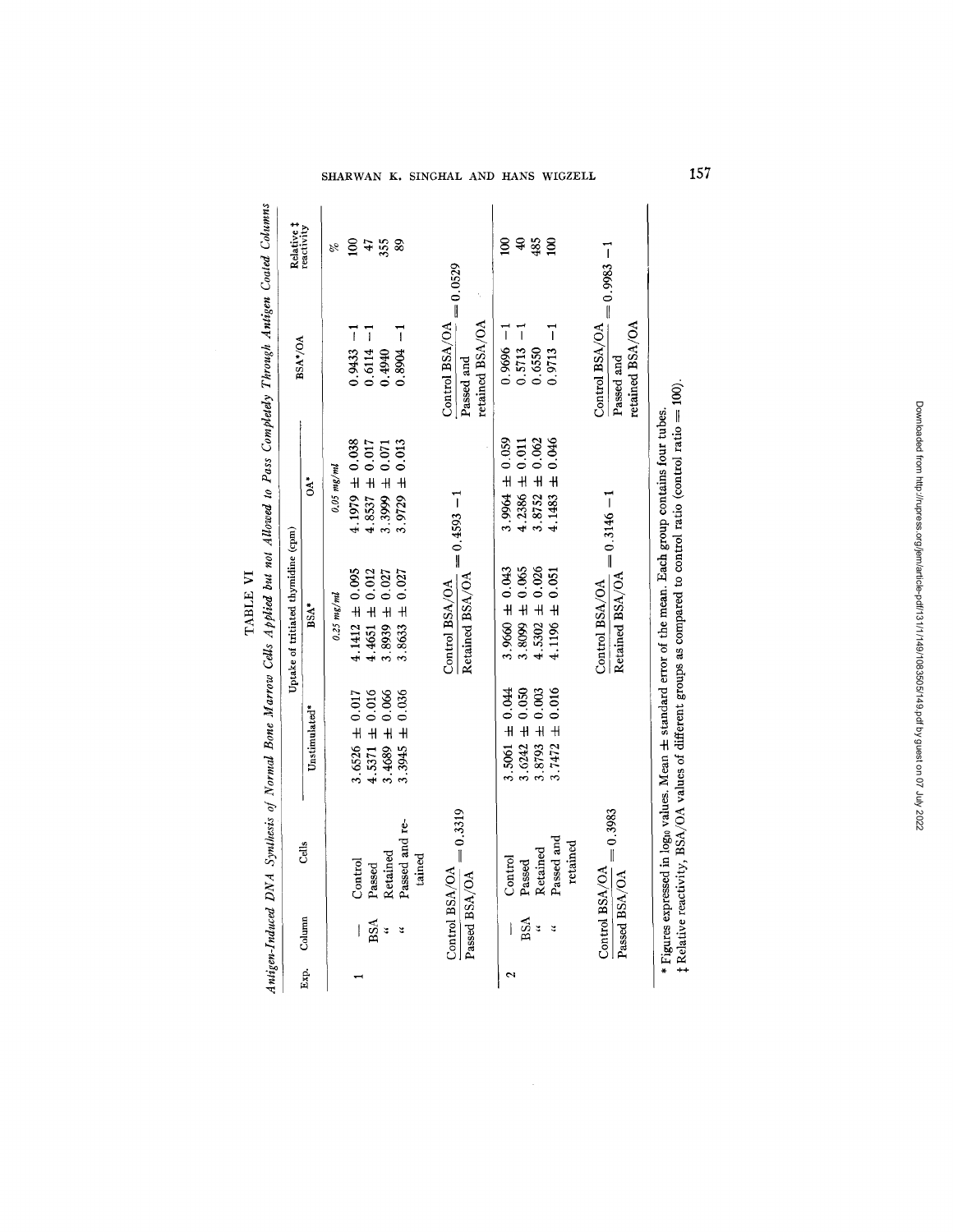|      |                    |                                                                                                                     |                                                                               | Specificity: Stimulation with an Optimal Dose of a Second Antigen                                                                                                                       |                     |                                                          |                 |            |                         |
|------|--------------------|---------------------------------------------------------------------------------------------------------------------|-------------------------------------------------------------------------------|-----------------------------------------------------------------------------------------------------------------------------------------------------------------------------------------|---------------------|----------------------------------------------------------|-----------------|------------|-------------------------|
| Exp. | Varying<br>antigen | $\begin{array}{ c c }\n\hline\n\text{Constant} & \text{and} \\ \text{antigen*} & \text{and} \\ \hline\n\end{array}$ |                                                                               |                                                                                                                                                                                         |                     | Antigen concentration of the varying antigen (mg/4 ml) t |                 |            |                         |
|      |                    |                                                                                                                     | $15 \times 10^{-3}$                                                           | $60 \times 10^{-3}$                                                                                                                                                                     | $25 \times 10^{-2}$ | $\frac{6}{100}$                                          | $5 \times 10^6$ | $\ddot{a}$ | $5 \times 10^1$         |
|      | $\delta$           |                                                                                                                     | $\widetilde{c}$                                                               | $3.741 \pm 0.02 \mid 3.890 \pm 0.09 \mid 4.344 \pm 0.04 \mid 4.192 \pm 0.05 \mid 4.074 \pm 0.02 \mid 3.755 \pm 0.03 \mid 3.726 \pm 0.01$<br>(11.1)                                      | (100.0)             | (59.5)                                                   | (36.5)          | (4.8)      | $\overset{3}{\text{d}}$ |
|      | á                  | HSA                                                                                                                 | (68.9)                                                                        | $4.332 \pm 0.03$   $4.226 \pm 0.03$   $4.230 \pm 0.03$   $4.418 \pm 0.04$   $4.306 \pm 0.02$   $4.240 \pm 0.02$   $4.081 \pm 0.03$<br>(67.5)                                            | (68.4)              | (123.5)                                                  | (88.6)          | (70.9)     | (37.8)                  |
|      | HSA                |                                                                                                                     |                                                                               | 3.759 ± 0.04 3.753 ± 0.01 3.890 ± 0.05 4.126 ± 0.01 4.366 ± 0.04 4.300 ± 0.02 3.865 ± 0.02<br>(1.8)                                                                                     | (10.4)              | (42.8)                                                   | (100.0)         | (81.0)     | $\widetilde{C}$         |
|      | <b>HSA</b>         | $\delta$                                                                                                            | (101.1)                                                                       | 4.177 ± 0.03  4.357 ± 0.05  4.214 ± 0.01  4.418 ± 0.02  4.286 ± 0.02  4.010 ± 0.03  4.150 ± 0.03<br>(187.2)                                                                             | (116.0)             | (225.5)                                                  | (148.9)         | (47.5)     | (91.0)                  |
|      | BSA                | I                                                                                                                   | $\begin{pmatrix} 0.2 \end{pmatrix}$                                           | $3.757 \pm 0.03$ [ $3.779 \pm 0.04$ ] $4.900 \pm 0.00$ [ $4.882 \pm 0.01$ $4.771 \pm 0.01$ [ $3.909 \pm 0.05$<br>$0.65 \pm 0.01$<br>$\begin{smallmatrix} (0,3) \ 0,3 \end{smallmatrix}$ | (14.2)              | (48.3)                                                   | (100.0)         | (75.6)     | $\binom{3}{3}$          |
|      | <b>BSA</b>         | $\delta$                                                                                                            | (145.3)                                                                       | 4.534 ± 0.02 4.544 ± 0.02 4.577 ± 0.02 4.566 ± 0.05 4.901 ± 0.01 4.786 ± 0.01 4.598 ± 0.07<br><br>(114.2)                                                                               | (163.1)             | (158.3)                                                  | (376.8)         | (282.2)    | (172.2)                 |
| 3    | BSA                | I                                                                                                                   | $\frac{6}{8}$                                                                 | $+0.285 \pm 0.03 + 289 \pm 0.04 + 443 \pm 0.03 + 2918 + 0.04 + 991 \pm 0.05 + 813 + 0.04 + 0.05$<br>(8.2)                                                                               | (17.9)              | (82.3)                                                   | (100.0)         | (34.0)     | $\overline{6}$ .        |
|      | <b>BSA</b>         | $\delta$                                                                                                            | (106.0)                                                                       | $4.965 \pm 0.01$ 5.025 $\pm$ 0.01 4.984 $\pm$ 0.03 4.956 $\pm$ 0.03 4.965 $\pm$ 0.02 4.970 $\pm$ 0.00 $\pm$ 0.06<br>(124.1)                                                             | (111.5)             | (103.5)                                                  | (106.0)         | (61.9)     | (76.6)                  |
|      |                    |                                                                                                                     | * Concentration of constant antigen: $OA\ 0.25\ mg/ml$ , $HSA\ 1.25\ mg/ml$ . |                                                                                                                                                                                         |                     |                                                          |                 |            |                         |

**~3**  ~0 TABLE VII le

o  $\Xi^-$ **-c ~s** 

# 158 INDUCTION OF UNRESPONSIVENESS OF BONE MARROW CELLS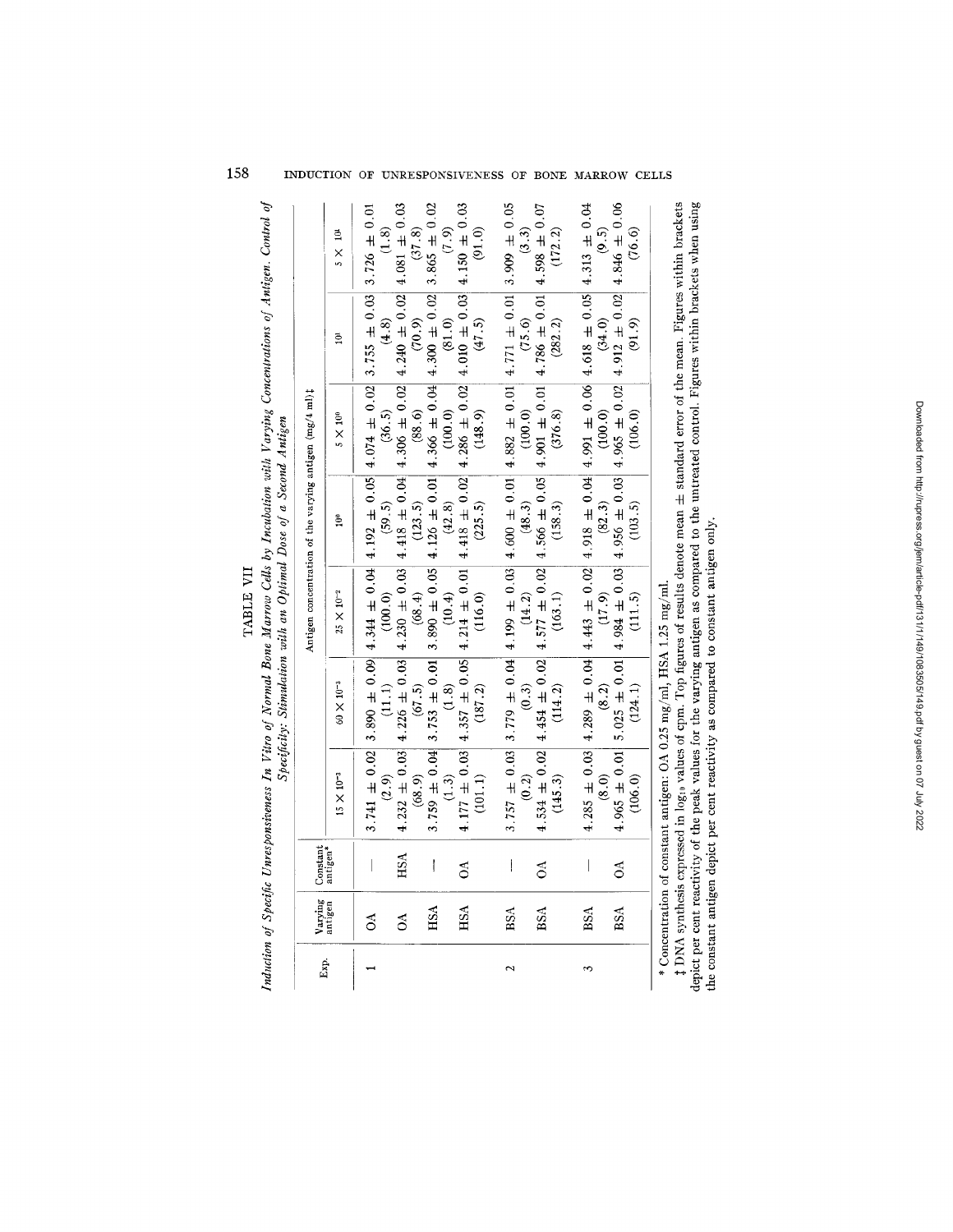

FIG. 1. Dose response curve of DNA synthesis induced by HSA. Impact of the addition of a second antigen, OA, in optimal concentration. DNA synthesis expressed in  $log_{10}$  values of cpm  $\pm$  standard error of the mean.



Fro. 2. Dose response curve of DNA synthesis induced by OA. Impact of the addition of a second antigen, HSA, in optimal concentration. DNA synthesis expressed in  $log_{10}$  values of  $\mathtt{cpm}$   $\pm$  standard error of the mean.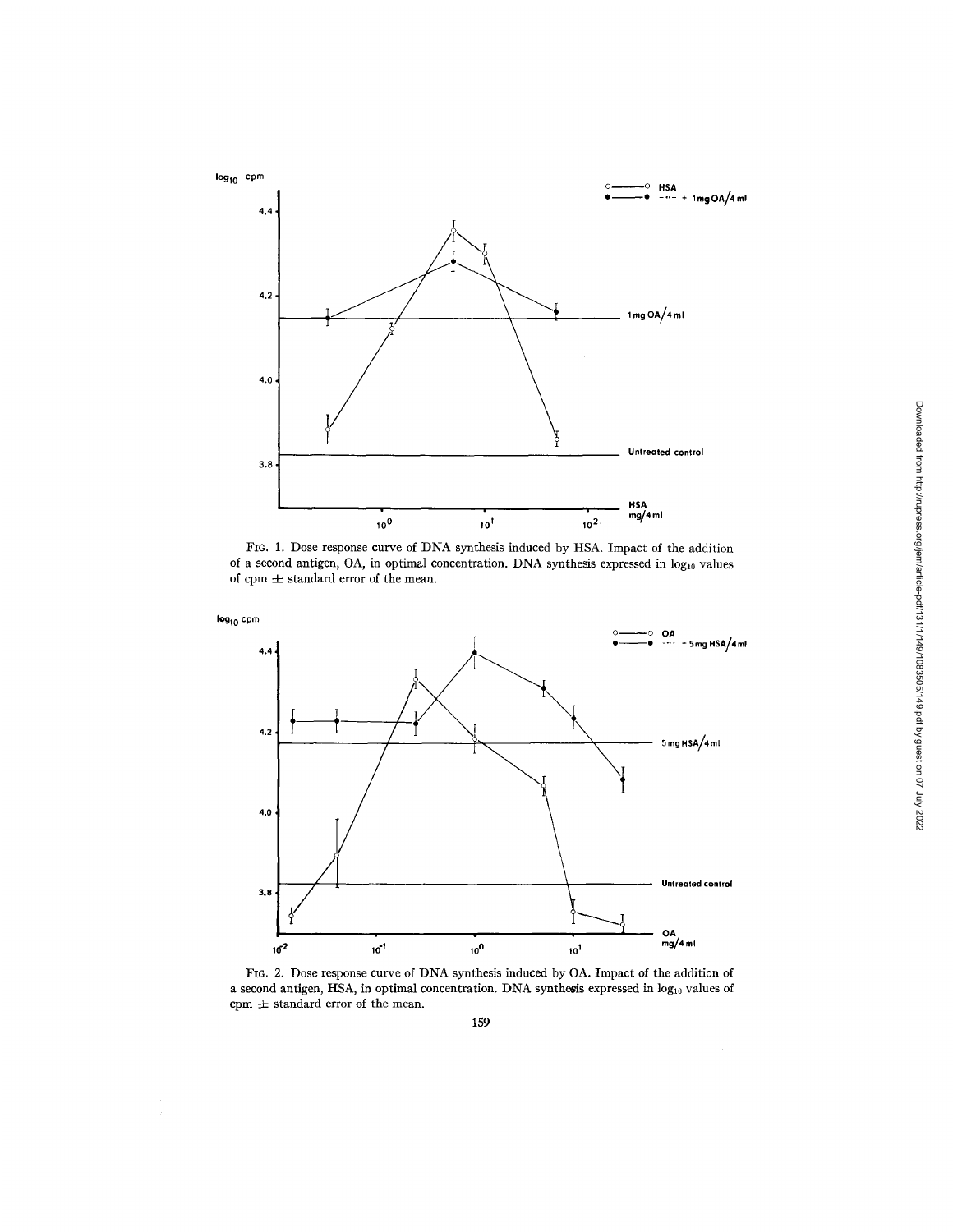## 160 INDUCTION OF UNRESPONSIVENESS OF BONE MARROW CELLS

can also be seen from the results in Table VII and Figs. 1-3 that cultivation with a mixture of two antigens under optimal conditions for both antigens does not add any significant DNA stimulation to that obtained by one antigen only. The finding that OA will stimulate DNA uptake at a lower concentration than HSA or BSA is in agreement with the greater immunogenicity of OA in vivo as expressed by the induction of immunity with lower doses of immunogen.<sup>2</sup>

These results support the concept that bone marrow~derived antigen-reactive cells can be rendered specifically and immunologically unresponsive.



FIG. 3. Dose response curve of DNA synthesis induced by BSA. Impact of the addition of a second antigen, OA, in optimal concentration. DNA synthesis expressed in  $log_{10}$  values of  $cpm \pm standard$  error of the mean.

## DISCUSSION

Accumulating evidence strongly suggests that complex cellular interactions are necessary for induction and the appearance of high-rate antibody-forming cells (1, 2, 13). Cellular cooperation has been demonstrated to take place between lymphoid cells derived from different organ systems, such as thymus and bone marrow  $(1-3)$ , and to involve intermarriage between cells reacting against different antigenic sites present on the same immunogenic molecule (13, 14). Precursors for high-rate antibody synthesis have been shown in the mouse to involve cells of bone marrow origin (1, 2), whereas thymus-derived lymphocytes are capable of enhancing the antibody-forming capacity

<sup>2</sup> Andersson, B., and H. Wigzell. 1969. Unpublished data.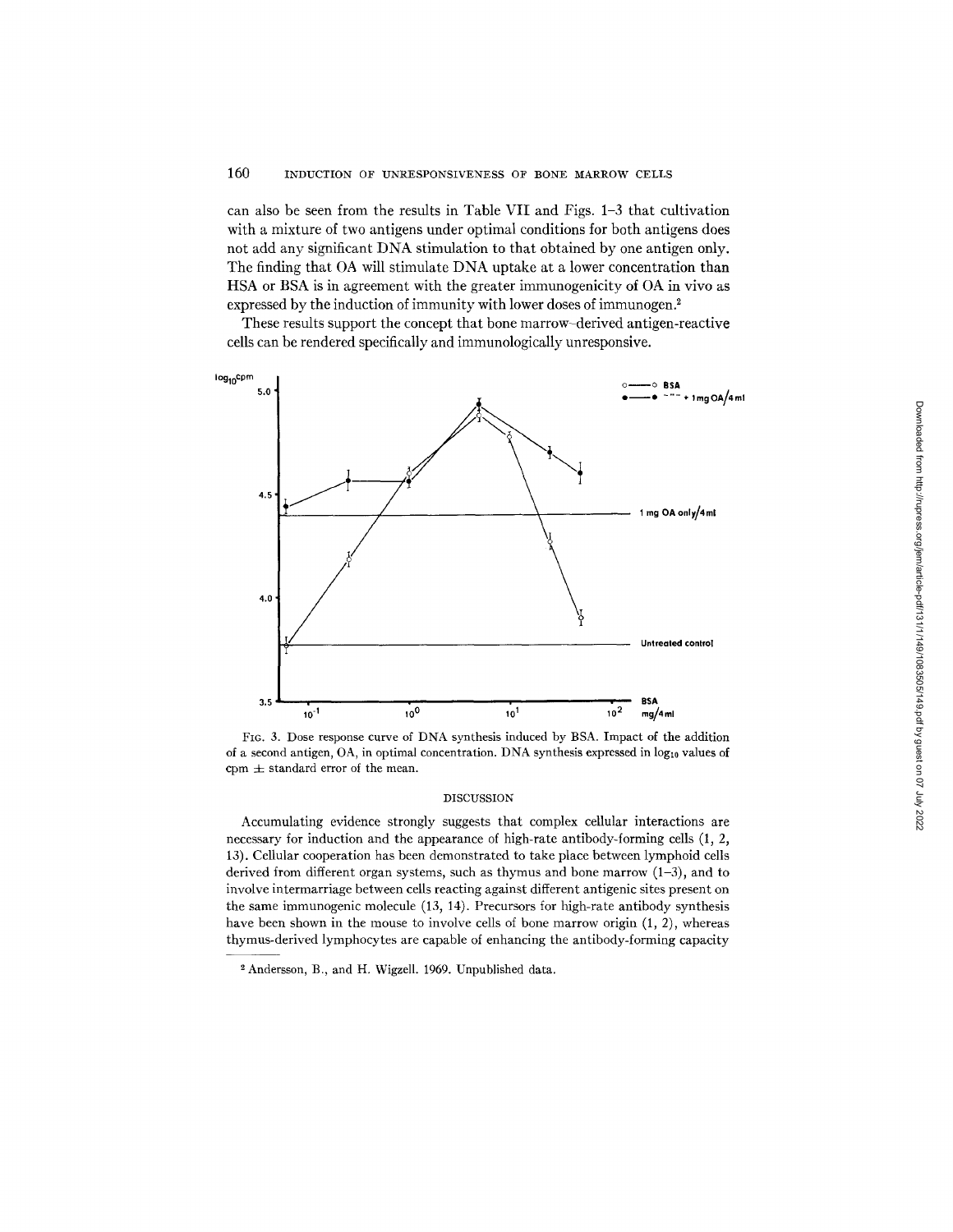of the bone marrow-derived cells (1-3, 10, 11). In the rabbit, normal bone marrow cells contain antigen-reactive elements as indicated by induction of DNA synthesis by antigen in vitro (4-6, 8, and the present article). The immunological specificity of this reactivity is certified by the selective change in antigenic reactivity of bone marrow cells taken from early immune or immunologically tolerant animals, where in both systems a selective *decrease* in reactivity towards stimulation with the relevant antigen was recorded (5). The mechanism(s) underlying this diminished reactivity after introduction of immunogen and/or tolerogen in vivo is not well understood. In the normal rabbit, bone marrow cells are unique in their response to antigenic stimulation in vitro, as no such response was ever recorded with cells derived from normal lymph node, spleen, or thymus (4). This distribution pattern of reactivity is not limited to the rabbit, however, but could also be shown to occur in another animal species tested, the mouse (17). In view of the importance of the bone marrow system for the provision of potential, high-rate antibody-forming cells (1-3) further studies on the behavior of isolated antigen-reactive cells of the normal bone marrow in vitro might yield important information on their role in the complex building up of an immune response. It remains, however, to be established whether the singular reactivity in vitro of the normal bone marrow cells is due to the existence of a specific, antigen-recognizing cell unique for the marrow, or whether there exist marrow-specific cells capable of responding in a secondary manner by increased DNA synthesis as a consequence of a reaction in their vicinity between antigen and an antigen-recognizing cell. A selective elimination from the passed population of cells reactive against the antigen used for coating the column has previously been reported in detail (7), whereas only very preliminary reports on the elimination of the immune reactivity of normal spleen, lymph node, (15) or bone marrow cells (8) have been presented from this laboratory.

In the present study we could show that normal bone marrow cells have preformed antibodies on their outer surface, allowing a selective retention of the relevant antigen-reactive cells when filtered through antigen-coated columns. The test for the immune potential of the separated bone marrow cells involved stimulation with antigens in vitro and measure of DNA synthesis. Blocking of the specific eliminatory capacity of the column was obtained with free antigen in the medium during cellular filtration, in agreement with the surface antibody concept. The blocking argues against the possibility that immunological tolerance was induced in the passing cells by the bead-attached antigen, as a normal DNA response was delivered by these cells. In some experiments with no free antigen in the medium, cells were allowed to pass through to the bottom of the column, whereupon all cells recovered were cultured together in vitro (passed and retained cells) with antigen.

No change in immunological reactivity towards antigenic stimulation with the antigen used for coating the column or with a second antigen was observed in these experiments, indicating that the cellular attachment to the bead-linked antigen for a short time in vitro did not cause any change in the immunological reactivity of the cells. A substantial percentage of the bone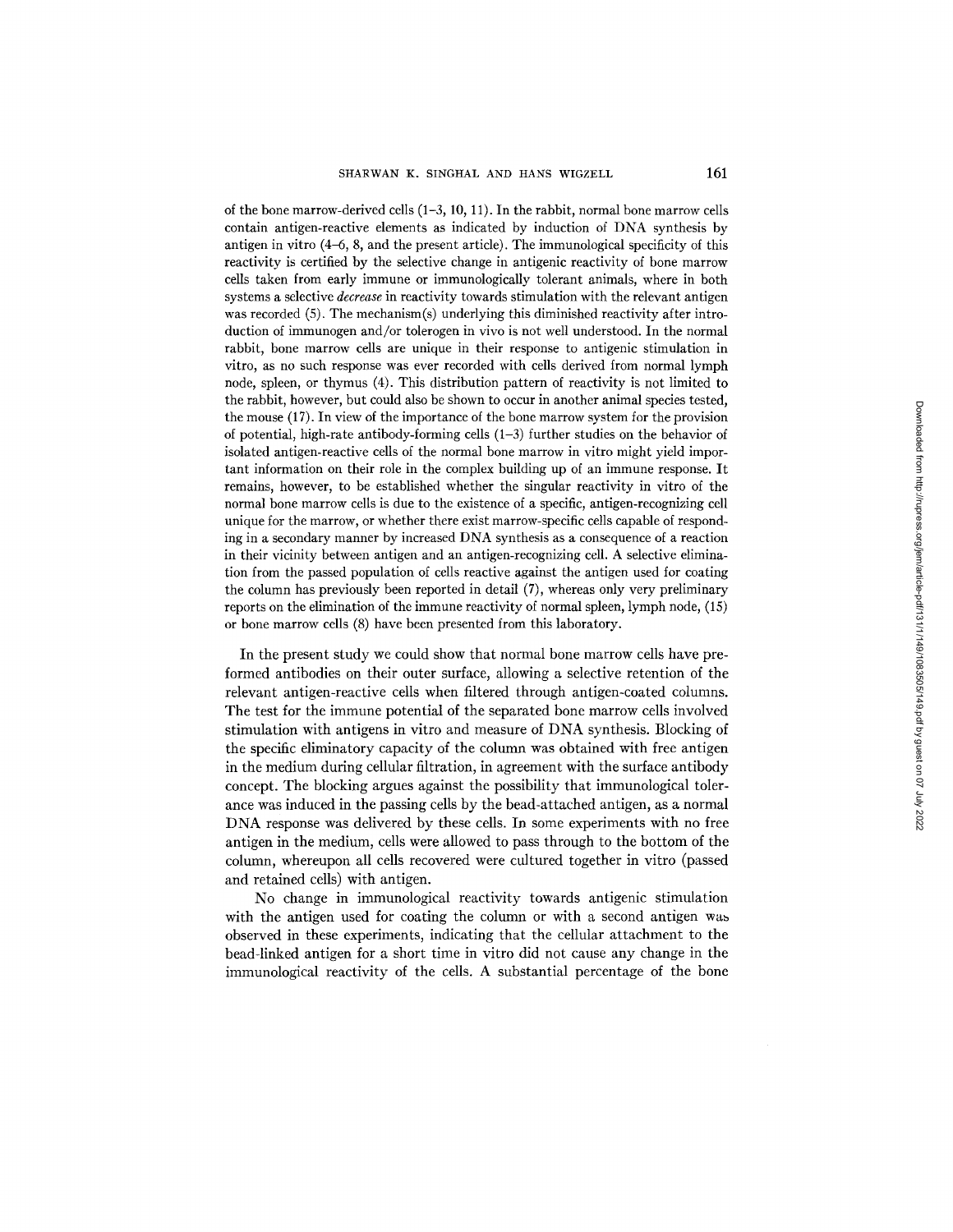marrow cells filtering through the columns was retained (around  $50\%$  of the cells applied to the column), mainly due to nonimmunological forces, as similar retention figures were obtained when using columns coated with normal serum only. These high numbers would tend to largely disqualify the bead columns for enrichment of antigen reactive cells, as the absolute immune reactivity per unit cell number of the retained cells when tested against the antigen used for coating the column was only slightly enhanced (less than by a factor of 2) when compared to the reactivity of the control cells.

In a very recent article, however, results have been presented on the separation of antigen-sensitive normal rabbit bone marrow cells on antigen-coated columns followed by an analysis in vivo of their immune potential after transfer into allogeneic rabbits (9). In disagreement with our results (7, 8, 15, and the present article), they report a close to 50-fold absolute increase in specific immune reactivity of the retained cells, indicating not only a passive enrichment of the administered antigen-reactive cells by the column, but also a significant specific stimulation of the immune reactivity of the column-administered cells by the column antigen (9). This finding, in conjunction with the exceedingly narrow range of variation in the number of antibody-forming cells in their system (Table I, Ref. 16), would suggest that their cellular system involves certain unique features.

As mentioned in the introduction, conflicting views exist as to the possibility of inducing immunological paralysis in bone marrow-derived lymphocytes (1, 10-12). In the present system we could demonstrate that there exists a clearcut dose-response relationship between the antigen dose and the subsequent DNA response of the marrow cells. Supraoptimal concentration of one antigen failed to induce increased DNA synthesis and the immunological nature of this lack of reactivity was indicated by the normal response of the same cells when confronted with an optimal dose of a second antigen. The molecular concentration of three different antigens needed to induce this state of specific unresponsiveness was found to be similar, whereas differences were recorded when finding the lowest concentration of antigen capable of inducing a maximum increase in DNA synthesis above background values. There exists a positive correlation between the lowest dose of an antigen needed to induce detectable immunity in vivo $\degree$  (13) and that necessary to increase the DNA synthesis of normal bone marrow cells in vitro. No evidence was found of a two-zone dose phenomenon in the present induction of a state of specific unresponsiveness.

We consider the above data in support of the view that bone-marrow derived lymphocytes can be rendered immunologically tolerant (12). We would like to stress, however, that caution should be applied in the interpretation of the present results. Specific lack of reactivity towards antigenic stimulation in vitro has been demonstrated, but it remains to be established as to what consequences this lack of reactivity would have for the potential capacity of the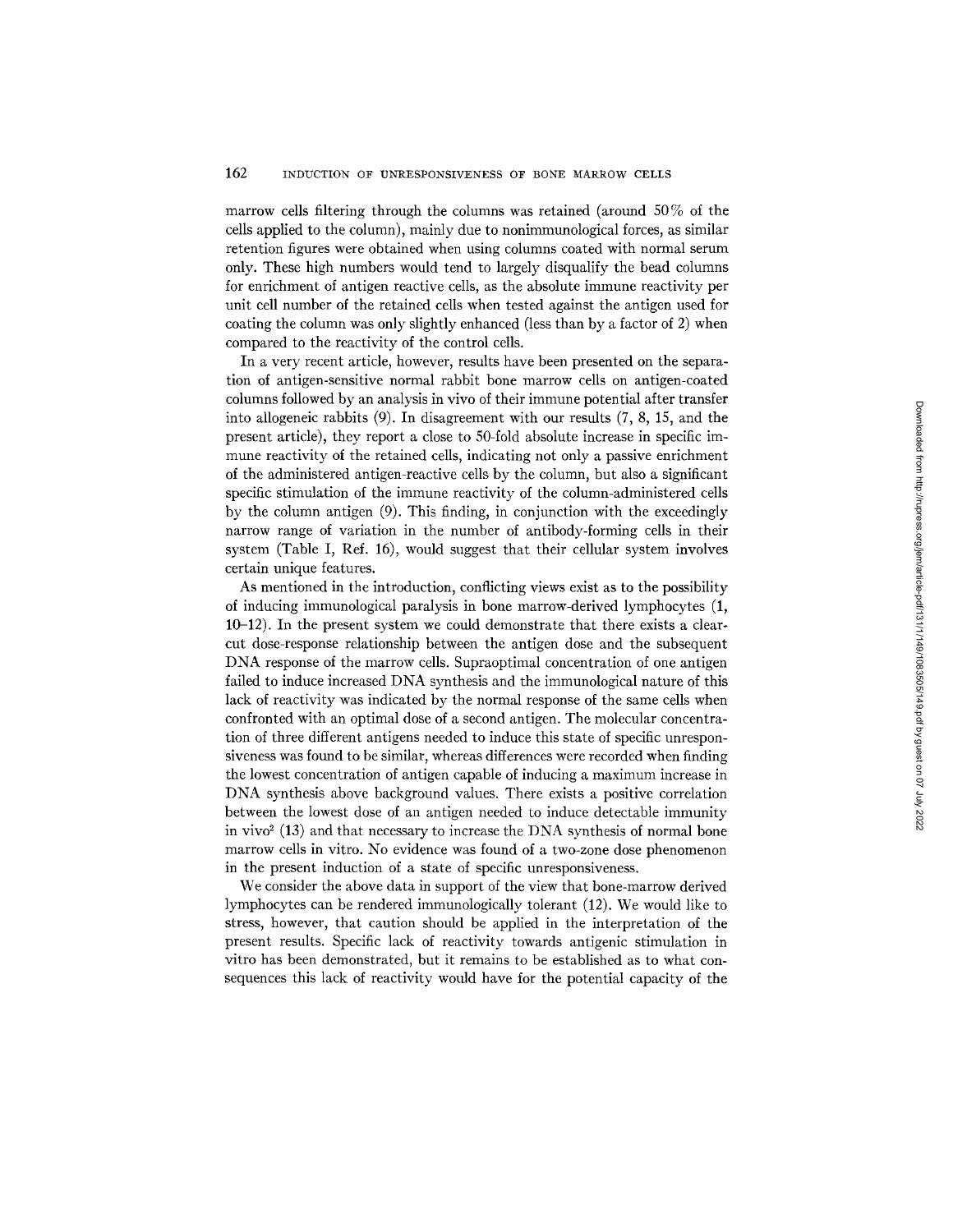marrow population to produce precursor cells for high-rate antibody formation  $(1-3)$ .

In conclusion, normal bone marrow cells could be separated according to specific antigenic reactivity by allowing the cells to sieve through antigencoated bead columns. Experimental evidence supported the view that the fractionation was caused by the existence of preformed, antigen-reactive receptors present on the outer surface of the antigen-reactive cells. It is assumed that these receptors play a vital role in the recognition of antigen, but formal proof for this is lacking. Specific paralysis of the antigen-reactive cells of the normal bone marrow could be induced by antigen in vitro as indicated by the absence of increased DNA synthesis.

## **SUMMARY**

Normal rabbit bone marrow cells have been studied according to their immunological reactivity in vitro. The test system involved stimulation by antigen after the subsequent stimulation into cellular proliferation by measuring the uptake of tritium-labeled thymidine. Specific separation of immunological reactivity was obtained by filtration of cells through antigen-coated bead columns. All experimental evidence supported the view that this separation was due to the existence of preformed antibody molecules on the outer cell surface of the antigen-recognizing cells.

The response to antigenic stimulation was shown to be strictly dose related and, using supraoptimal concentrations of one antigen, no increased DNA synthesis was recorded. That this state of unresponsiveness represented a state of immunological paralysis was indicated by the normal response of these cells to stimulation by a second antigen in optimal concentration.

Thus both methods, cell separation on antigen-coated columns or induction of specific unresponsiveness by antigen in vitro, can produce a cell population specifically devoid of cells reactive against a given antigen.

The excellent technical assistance of Miss Ulla Källström and Miss Margareta Svänsson is gratefully acknowledged.

#### BIBLIOGRAPHY

- 1. Miller, J. F. A. P., and G. E. Mitchell. 1968. Cell to cell interaction in the immune response. I. Hemolysin-forming cells in neonatally thymectomized mice reconstituted with thymus or thoracic duct lymphocytes. *J. Exp. Med.* **128:801.**
- 2. Claman, H. N., E. A. Chaperon, and R. F. Triplett. 1966. Immunocompetence of transferred thymus-marrow cell combinations. *J. Immunol.* 97:828.
- 3. Davies, A. J. S., E. Leuchars, V. Wallis, R. Marchand, and E. V. Elliot. 1967. The failure of thymus derived cells to produce antibody. *Transplantation. 5:222.*
- 4. Singhal, S. K., and M. Richter. 1968. Cells involved in the immune response. I. The response of normal rabbit bone marrow cells to antigens in vitro. *Int. Arch. Allergy A ppl. Immunol.* 33:493.